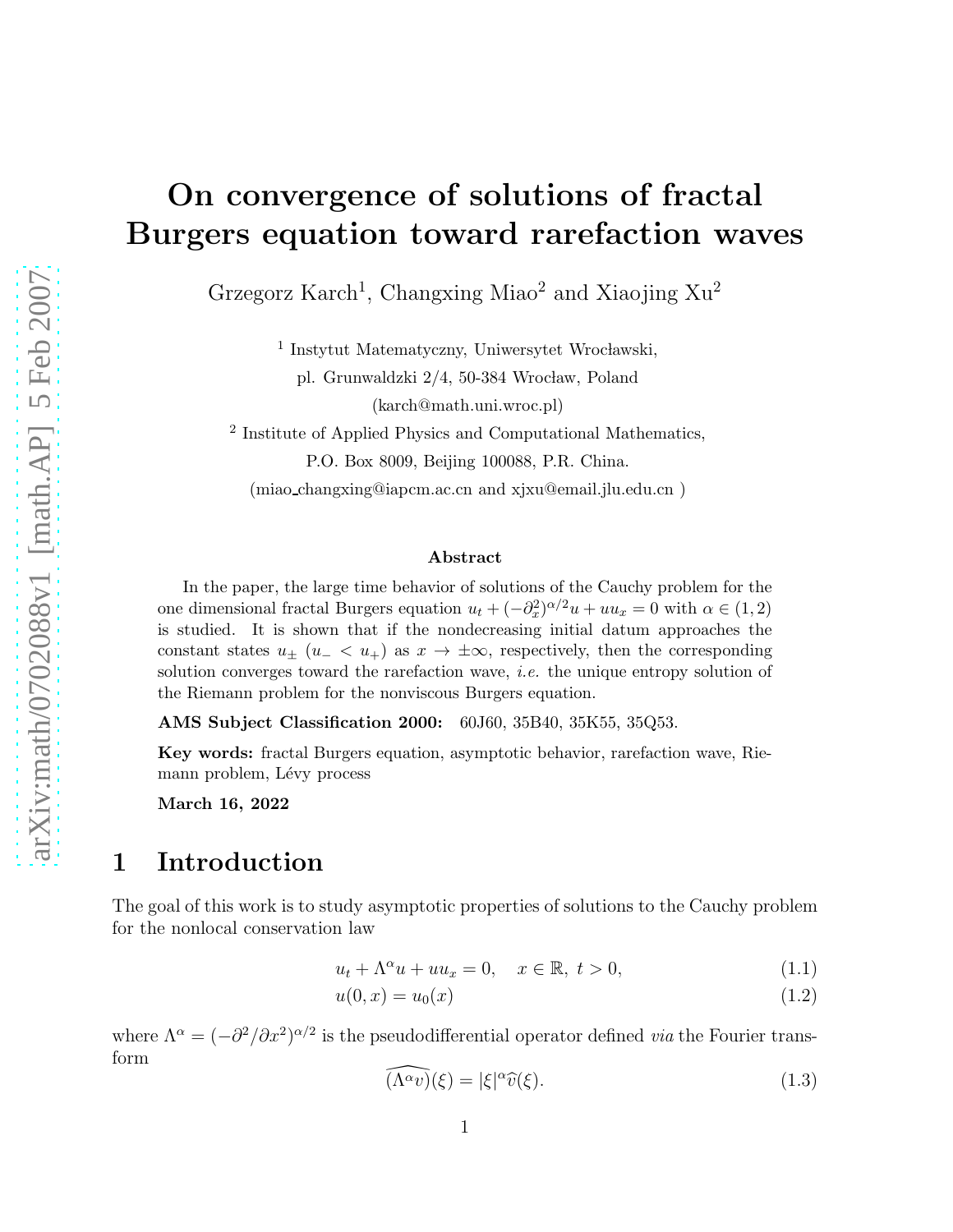Following [\[2\]](#page-13-0), we will call [\(1.1\)](#page-0-0) the fractal Burgers equation. Equations of this type appear in the study of growing interfaces in the presence of selfsimilar hopping surface diffusion [\[17\]](#page-14-0). Moreover, in their recent papers, Jourdain, Méléard, and Woyczynski [\[11,](#page-14-1) [12\]](#page-14-2) gave probabilistic motivations to study equations with the anomalous diffusion, when Laplacian (the generator of the Wiener process) is replaced by a more general pseudodifferential operator generating the Lévy process. In particular, the authors of  $|12|$ studied problem  $(1.1)-(1.2)$  $(1.1)-(1.2)$ , where the initial condition  $u_0$  is assumed to be a nonconstant function with bounded variation on R. In other words, a.e. on R,

<span id="page-1-1"></span>
$$
u_0(x) = c + \int_{-\infty}^{x} m(dy) = c + H * m(x)
$$
 (1.4)

with  $c \in \mathbb{R}$ , m being a finite signed measure on  $\mathbb{R}$ , and  $H(y)$  denoting the unit step function  $\mathbb{I}_{\{y\geq 0\}}$ . Observe that the gradient  $v(x,t) = u_x(x,t)$  satisfies

<span id="page-1-0"></span>
$$
v_t + \Lambda^{\alpha} v + (vH * v)_x = 0, \quad v(\cdot, 0) = m.
$$
 (1.5)

If m is a probability measure on  $\mathbb{R}$ , the equation  $(1.5)$  is a nonlinear Fokker-Planck equation. In the case of an arbitrary finite signed measure, the authors of [\[12\]](#page-14-2) associate [\(1.5\)](#page-1-0) with a suitable nonlinear martingale problem. Next, they study the convergence of systems of particles with jumps as the number of particles tends to  $+\infty$ . As a consequence, the weighted empirical cumulative distribution functions of the particles converge to the solution of the martingale problem connected to  $(1.5)$ . This phenomena is called the *propagation of chaos* for problem  $(1.1)-(1.2)$  $(1.1)-(1.2)$  and we refer the reader to [\[12\]](#page-14-2) for more details and additional references.

Motivated by the results from  $[12]$ , we study problem  $(1.1)-(1.2)$  $(1.1)-(1.2)$  under the crucial assumption  $\alpha \in (1,2)$  and with the initial condition of the form [\(1.4\)](#page-1-1). In our main result, we assume that  $u_0$  is a function satisfying

<span id="page-1-2"></span>
$$
u_0 - u_- \in L^1((-\infty, 0))
$$
 and  $u_0 - u_+ \in L^1((0, +\infty))$  with  $u_- < u_+$ , (1.6)

where  $u_-=c$  and  $u_+=c+\int_{\mathbb{R}} m(dx)$ .

It is well known (cf. [\[10,](#page-14-3) [18,](#page-14-4) [9\]](#page-13-1) and Lemma [2.4,](#page-8-0) below) that the asymptotic profile as  $t \to \infty$  of solutions to the viscous Burgers equation

<span id="page-1-3"></span>
$$
u_t - u_{xx} + uu_x = 0 \t\t(1.7)
$$

(*i.e.* equation [\(1.1\)](#page-0-0) with  $\alpha = 2$ ) supplemented with an initial datum satisfying [\(1.6\)](#page-1-2) is given by the so-called rarefaction wave. This is the continuous function

<span id="page-1-5"></span>
$$
w^{R}(x,t) = W^{R}(x/t) = \begin{cases} u_{-}, & x/t \le u_{-}, \\ x/t, & u_{-} \le x/t \le u_{+}, \\ u_{+}, & x/t \ge u_{+}, \end{cases}
$$
(1.8)

which is the unique entropy solution of following Riemann problem

<span id="page-1-4"></span>
$$
w_t^R + w^R w_x^R = 0,\t\t(1.9)
$$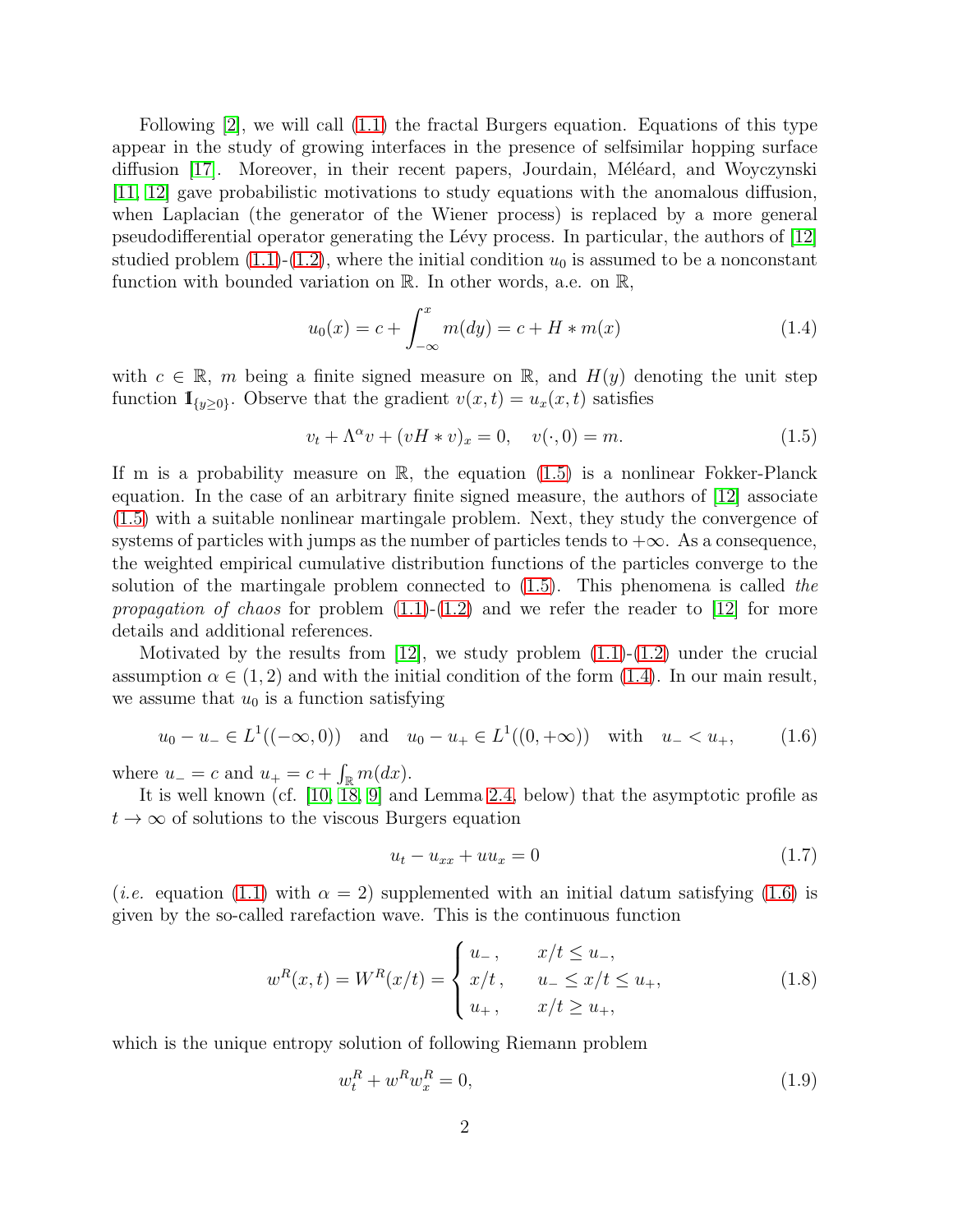$$
w^{R}(x,0) = w_{0}^{R}(x) = \begin{cases} u_{-}, & x < 0, \\ u_{+}, & x > 0. \end{cases}
$$
 (1.10)

Below, we use the solution of the Burgers equation  $(1.7)$  with the initial datum  $(1.10)$  as the smooth approximation of the rarefaction wave [\(1.8\)](#page-1-5).

The authors of this work were inspired by the fundamental paper of Il'in and Oleinik [\[10\]](#page-14-3) who showed the convergence toward rarefaction waves of solutions to the nonlinear equation  $u_t - u_{xx} + f(u)_x = 0$  under strict convexity assumption imposed on f. That idea was next extended in several different directions and we refer the reader e.g. to [\[9,](#page-13-1) [16,](#page-14-5) [18,](#page-14-4) [19,](#page-14-6) [21,](#page-14-7) [22\]](#page-14-8) for an overview of know results and additional references.

In this work, we contribute to the existing theory by developing tools which allows to obtain analogous results for equations with a nonlocal and anomalous diffusion. Basic properties of solutions (namely, their existence and the regularity) of quasilinear evolution equations with  $(-\Delta)^{\alpha/2}$ ,  $\alpha \in (1, 2)$ , (or, more generally, with the Lévy diffusion) were shown in [\[7,](#page-13-2) [8\]](#page-13-3). On the other hand, one may expect singularities in finite time of solutions to [\(1.1\)](#page-0-0) with  $\alpha \in (0,1)$ , see [\[1\]](#page-13-4) for more details. If  $u_0 \in L^1(\mathbb{R})$ , Biler, Karch, and Woyczynski  $[3]$  proved that the large time asymptotics of solutions to  $(1.1)-(1.2)$  $(1.1)-(1.2)$  is described by the self-similar fundamental solution of equation  $v_t + \Lambda^\alpha v = 0$ . Analogous asymptotic properties of solutions to multidimensional generalizations of problem [\(1.1\)](#page-0-0)-[\(1.2\)](#page-0-0) with  $u_0 \in L^1(\mathbb{R}^N)$  are studied in [\[4,](#page-13-6) [5\]](#page-13-7).

Finally, we would like to report the recent progress in the understanding of properties of solutions of the quasi-geostrophic equation with an anomalous diffusion,  $cf.$  [\[6,](#page-13-8) [13\]](#page-14-9) and the references therein. We are convinced that our techniques can be applied to that equation, as well.

The purpose of the present paper is to prove the convergence of solutions to the Cauchy problem for the fractal Burgers equation  $(1.1)$ – $(1.2)$  toward rarefaction waves. We state our main result in the following theorem.

<span id="page-2-0"></span>**Theorem 1.1.** Let  $\alpha \in (1,2)$ . Assume that  $w^R = w^R(x,t)$  is the rarefaction wave  $(1.8)$  $(1.8)$  $(1.8)$ . Denote by  $u = u(x, t)$  the unique solution of problem  $(1.1)$  $(1.1)$  $(1.1)$ - $(1.2)$  $(1.2)$  $(1.2)$  corresponding to the initial datum u<sub>0</sub> of the form ([1.4](#page-1-1)) and satisfying ([1.6](#page-1-2)). For every  $p \in ((3-\alpha)/(\alpha-1), \infty]$ there exists  $C > 0$  independent of t such that

$$
||u(t) - w^{R}(t)||_{p} \le Ct^{-\alpha - 1 - (3 - \alpha)/p)/2} \log(2 + t)
$$

for all  $t > 0$ .

Remark 1.1. Our result and its proof hold true also for  $\alpha = 2$  (observe that  $(3 \alpha$ /( $\alpha$ -1)  $\rightarrow$  1 as  $\alpha \rightarrow$  2). However, we pass over this case for simplicity of the exposition and because the large time asymptotics of solutions to the Burgers equation [\(1.7\)](#page-1-3) is wellknown, see Lemma [2.4,](#page-8-0) below.

In the next section, we gather several preliminary properties of the operator  $\Lambda^{\alpha}$  and of solutions to problem  $(1.1)-(1.2)$  $(1.1)-(1.2)$ . Theorem [1.1](#page-2-0) is shown in Section 3. In Section 4, we discuss possible generalizations of our main result.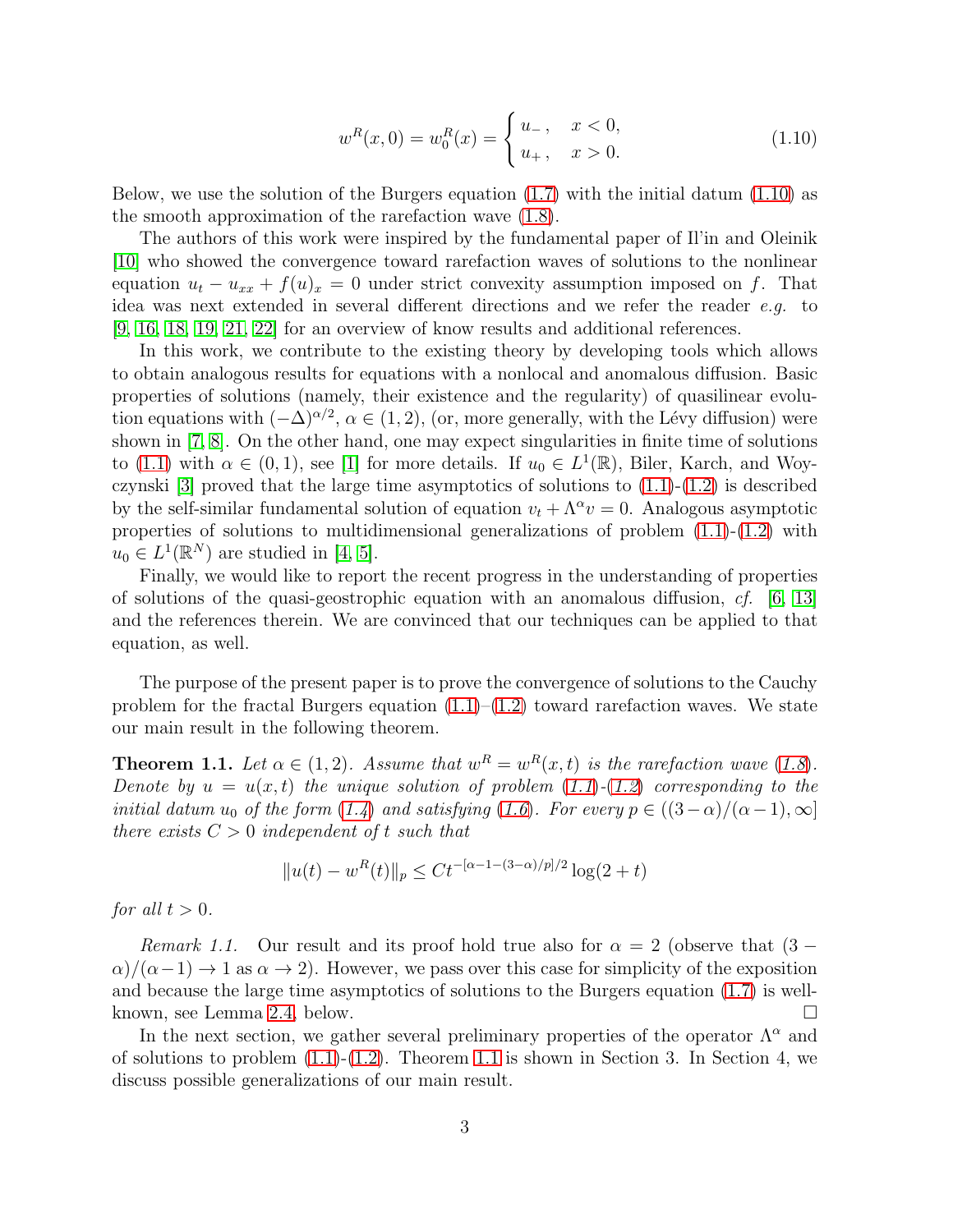**Notation.** For  $1 \leq p \leq \infty$ , the L<sup>p</sup>-norm of a Lebesgue measurable, real-valued function v defined on R is denoted by  $||v||_p$ . For a finite signed measure m on R, we put  $||m|| = |m|(\mathbb{R})$ , where  $|m|$  is the total variation of m. The Fourier transform of v is  $\hat{v}(\xi) \equiv (2\pi)^{-1/2} \int_{\mathbb{R}} e^{-ix\xi} v(x) dx$ . Given a function  $v = v(x)$ , we are going to use the decomposition  $v = v^- + v^+$ , where as usual  $v^- = \max\{0, -v\}$  and  $v^+ = \max\{0, v\}$ . The constants (always independent of of t) will be denoted by the same letter  $C$ , even if they may vary from line to line. Occasionally, we write, e.g.,  $C = C(\alpha, \ell)$  when we want to emphasize the dependence of C on parameters  $\alpha$  and  $\ell$ .

### 2 Preliminary results

We begin by recalling that the basic questions on the existence and the uniqueness of solutions of problem  $(1.1)-(1.2)$  $(1.1)-(1.2)$  were answered in the papers [\[7,](#page-13-2) [8\]](#page-13-3).

**Theorem 2.1.** ([\[7,](#page-13-2) Thm. 1.1], [\[8,](#page-13-3) Thm. 7]) Let  $\alpha \in (1, 2)$  and  $u_0 \in L^{\infty}(\mathbb{R})$ . There exists the unique solution  $u = u(x, t)$  to problem  $(1.1)$  $(1.1)$  $(1.1)$ - $(1.2)$  $(1.2)$  $(1.2)$  in the following sense: for all  $T > 0$ ,

> $u \in C_b((0, T) \times \mathbb{R})$  and, for all  $a \in (0, T)$ ,  $u \in C_b^{\infty}((a, T) \times \mathbb{R})$ , u satisfies  $(1.1)$  $(1.1)$  $(1.1)$  on  $(0, T) \times \mathbb{R}$ ,  $u(t, \cdot) \to u_0$  in  $L^{\infty}(\mathbb{R})$  weak – \*, as  $t \to 0$ .

Moreover, the following inequality holds true

$$
||u(t)||_{\infty} \le ||u_0||_{\infty} \quad \text{for all} \quad t > 0. \tag{2.1}
$$

The main goal of the section is to complete this result by additional properties of  $u_x$ if the initial conditions are of the form [\(1.4\)](#page-1-1).

<span id="page-3-0"></span>**Theorem 2.2.** Let  $\alpha \in (1, 2)$ . Assume that the initial datum  $u_0$  can be written in the form ([1.4](#page-1-1)) for a constant  $c \in \mathbb{R}$  and a signed finite measure m on  $\mathbb{R}$ . Then the solution  $u = u(x, t)$  of problem  $(1.1)$  $(1.1)$  $(1.1)$ - $(1.2)$  $(1.2)$  $(1.2)$  satisfies  $u_x \in C((0, T]; L^p(\mathbb{R}))$  for each  $1 \le p \le \infty$  and every  $T > 0$ .

Consider u and  $\tilde{u}$  two such solutions with initial conditions  $u_0$  and  $\tilde{u}_0$ , respectively. Suppose that  $\widetilde{u}_x(x,t)$  is nonnegative a.e. and  $u_0 - \widetilde{u}_0 \in L^1(\mathbb{R})$ . Then

<span id="page-3-2"></span>
$$
||u(t) - \tilde{u}(t)||_1 \le ||u_0 - \tilde{u}_0||_1
$$
\n(2.2)

for all  $t > 0$ .

<span id="page-3-1"></span>**Theorem 2.3.** Under the assumption of Theorem [2.2,](#page-3-0) if the measure m in the initial  $datum (1.4)$  $datum (1.4)$  $datum (1.4)$  is nonnegative, we have

i)  $u_x(x,t) \geq 0$  for all  $x \in \mathbb{R}$  and  $t > 0$ ,

ii) for every  $p \in [1,\infty]$  there exists  $C = C(p) > 0$  such that

<span id="page-3-3"></span>
$$
||u_x(t)||_p \le t^{-1+1/p} ||m||^{1/p}.
$$
\n(2.3)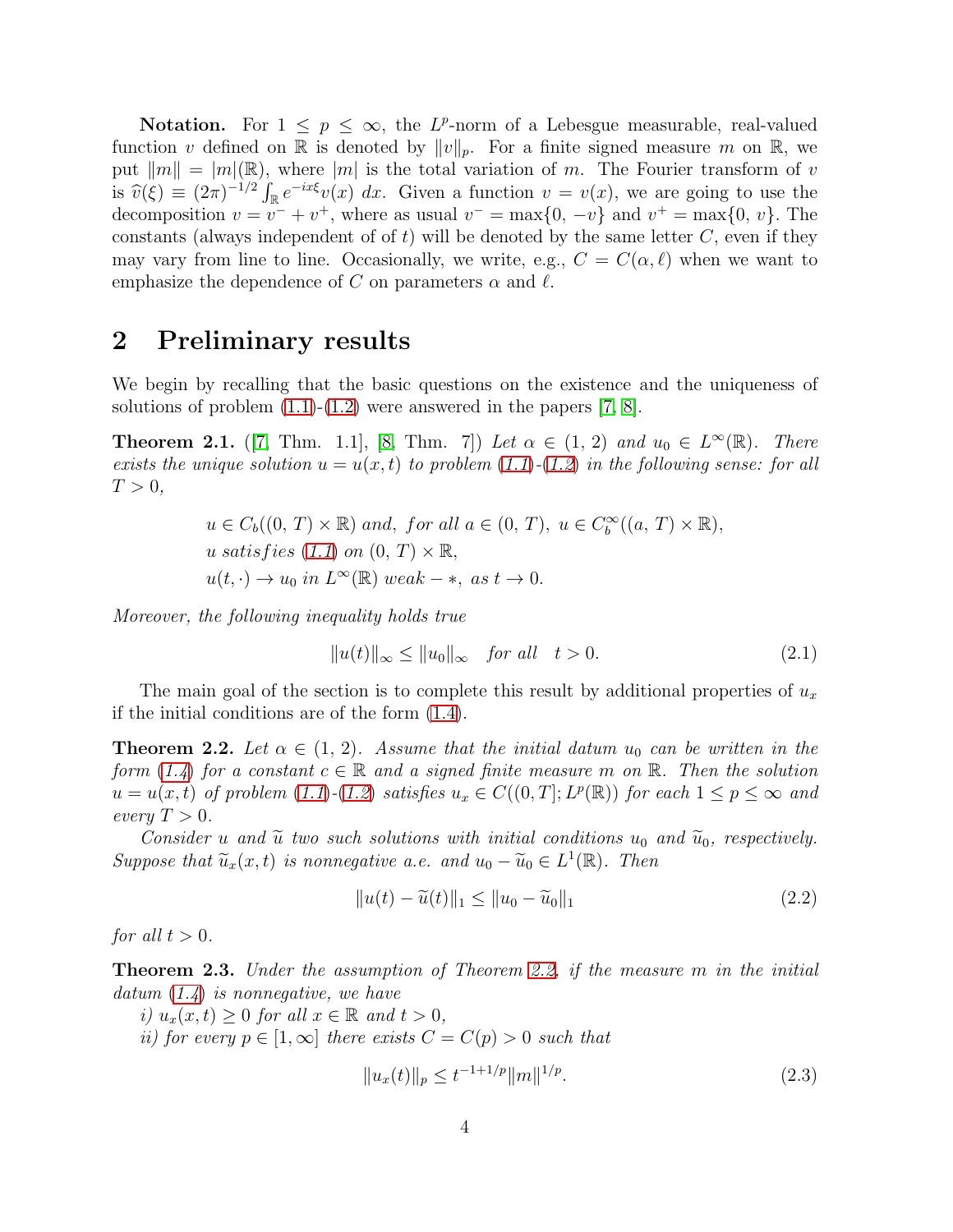In the proofs of Theorems [2.2](#page-3-0) and [2.3](#page-3-1) as well as in our study of the large time asymptotics, we shall require several properties of the operator  $\Lambda^{\alpha}$  and of the semigroup of linear operators generated by it. First of all, note that the operator defined by [\(1.3\)](#page-0-1) has the integral representation for every  $\alpha \in (1,2)$  (cf. eg. [\[8,](#page-13-3) Thm. 1])

<span id="page-4-1"></span>
$$
\Lambda^{\alpha}w(x) = -C(\alpha) \int_{\mathbb{R}} \frac{w(x+z) - w(x) - w_x(x)z}{|z|^{1+\alpha}} dz.
$$
 (2.4)

This formula allows us to apply  $\Lambda^{\alpha}$  to functions which are bounded and sufficiently smooth, however, not necessary decaying at infinity.

**Lemma 2.1.** Let  $1 < \alpha < 2$ . For every  $p \in [1, \infty]$  there exists  $C = C(p, \alpha) > 0$  such that

<span id="page-4-0"></span>
$$
\|\Lambda^{\alpha}w\|_{p} \le C \|w_{x}\|_{p}^{2-\alpha} \|w_{xx}\|_{p}^{\alpha-1}
$$
\n(2.5)

all functions w satisfying  $w_x, w_{xx} \in L^p(\mathbb{R})$ .

*Proof.* We can easily deduce the interpolation inequality  $(2.5)$  from  $(2.4)$ . Indeed, it follows from the Taylor formula that for any fixed  $R > 0$  we have

$$
\|\Lambda^{\alpha}w\|_{p} \leq C \|w_{xx}\|_{p} \int_{|z| \leq R} |z|^{1-\alpha} dz + C \|w_{x}\|_{p} \int_{|z| > R} |z|^{-\alpha} dz
$$
  

$$
\leq C \left( R^{2-\alpha} \|w_{xx}\|_{p} + R^{1-\alpha} \|w_{x}\|_{p} \right).
$$

Choosing  $R = ||w_x||_p/||w_{xx}||_p$  we complete the proof of inequality [\(2.5\)](#page-4-0).

Now, we prove the Nash inequality for the operator  $\Lambda^{\alpha}$ .

**Lemma 2.2.** Let  $0 < \alpha$ . There exists a constant  $C_N > 0$  such that

<span id="page-4-2"></span>
$$
||w||_2^{2(1+\alpha)} \le C_N ||\Lambda^{\alpha/2} w||_2^2 ||w||_1^{2\alpha} \tag{2.6}
$$

for all functions w satisfying  $w \in L^1(\mathbb{R})$  and  $\Lambda^{\alpha/2}w \in L^2(\mathbb{R})$ .

*Proof.* For every  $R > 0$ , we decompose the  $L^2$ -norm of the Fourier transform of w as follows

$$
\begin{aligned} \|w\|_2^2 &= C \int_{\mathbb{R}} |\widehat{w}(\xi)|^2 \, d\xi \\ &\leq C \|\widehat{w}\|_{\infty}^2 \int_{|\xi| \leq R} d\xi + CR^{-\alpha} \int_{|\xi| > R} |\xi|^{\alpha} |\widehat{w}(\xi)|^2 \, d\xi \\ &\leq CR \|w\|_1^2 + CR^{-\alpha} \|\Lambda^{\alpha/2} w\|_2^2. \end{aligned}
$$

For  $R = (||\Lambda^{\alpha/2}w||_2^2/||w||_1^2)^{1/(1+\alpha)}$  we obtain [\(2.6\)](#page-4-2).

 $\Box$ 

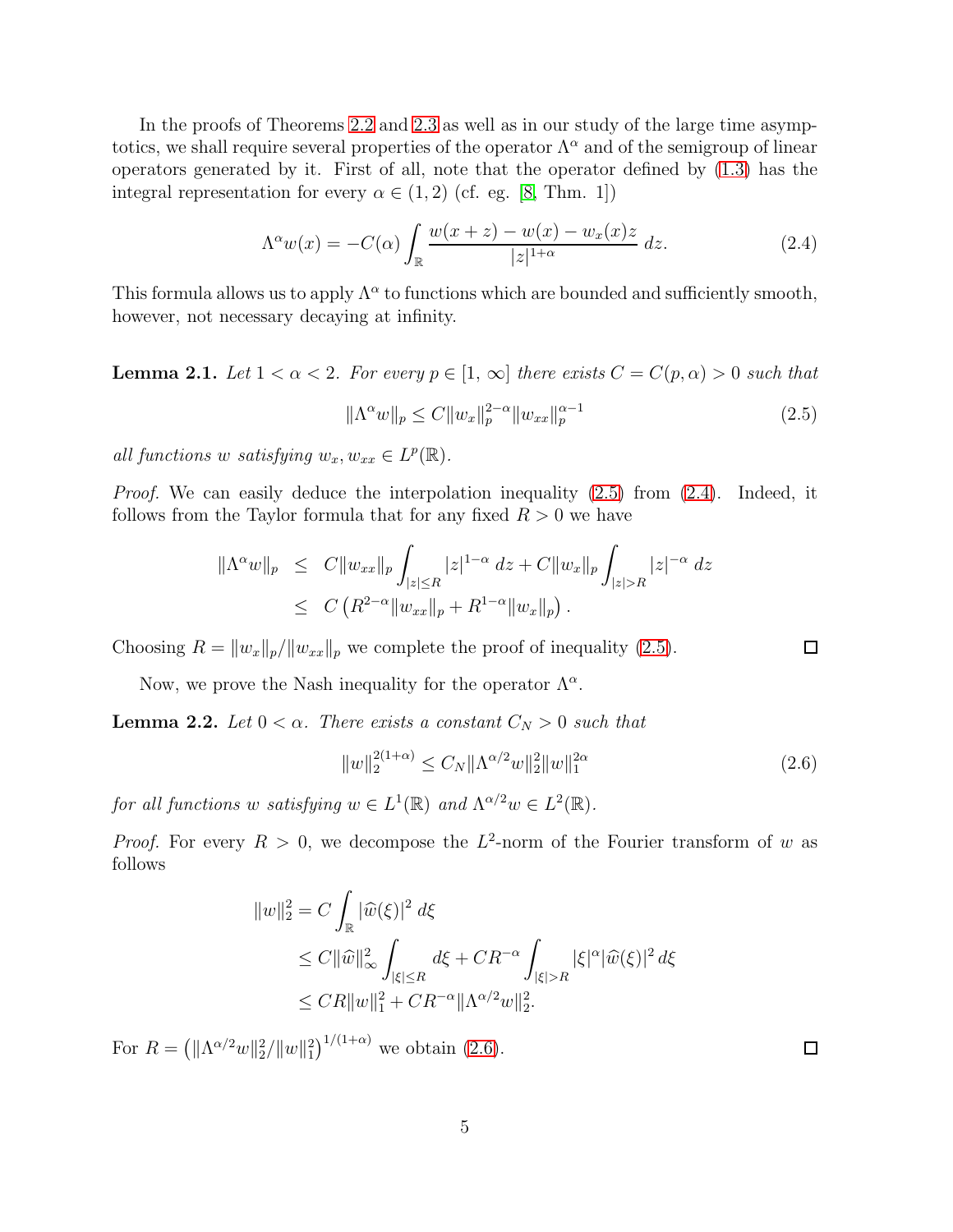<span id="page-5-6"></span>**Lemma 2.3.** Let  $0 \le \alpha \le 2$ . For every  $p > 1$ , we have

<span id="page-5-0"></span>
$$
\int_{\mathbb{R}} (\Lambda^{\alpha} w)|w|^{p-2}w \, dx \ge \frac{4(p-1)}{p^2} \int_{\mathbb{R}} \left(\Lambda^{\frac{\alpha}{2}}|w|^{\frac{p}{2}}\right)^2 \, dx \tag{2.7}
$$

for all  $w \in L^p(\mathbb{R})$  such that  $\Lambda^{\alpha} w \in L^p(\mathbb{R})$ . If  $\Lambda^{\alpha} w \in L^1(\mathbb{R})$ , we obtain

<span id="page-5-1"></span>
$$
\int_{\mathbb{R}} (\Lambda^{\alpha} w) \operatorname{sgn} w \, dx \ge 0,\tag{2.8}
$$

and, if  $w, \Lambda^{\alpha}w \in L^2(\mathbb{R})$ , it follows

<span id="page-5-2"></span>
$$
\int_{\mathbb{R}} (\Lambda^{\alpha} w) w^{+} dx \ge 0 \quad and \quad \int_{\mathbb{R}} (\Lambda^{\alpha} w) w^{-} dx \ge 0,
$$
\n(2.9)

where  $w^+ = \max\{0, w\}$  and  $w^- = \max\{0, -w\}.$ 

Inequality [\(2.7\)](#page-5-0) is well-known in the theory of sub-Markovian operators and its state-ment and the proof is given e.g. in [\[15,](#page-14-10) Theorem 2.1 combined with the Beurling-Deny condition (1.7)], see also [\[6,](#page-13-8) [13\]](#page-14-9). Observe that if  $\alpha = 2$ , integrating by parts we obtain  $(2.7)$  with the equality. Inequality  $(2.8)$  (called the Kato inequility) is used in [\[8\]](#page-13-3) to construct entropy solutions of [\(1.1\)](#page-0-0) and it can be easily deduced from [\[8,](#page-13-3) Lemma 1] by an approximation argument (see also [\[2,](#page-13-0) Inequality  $(3.5)$ ]). The proof of  $(2.9)$  can be found, for example, in [\[15,](#page-14-10) Proposition 1.6].

We also recall that, by Duhamel's principle, the solution to problem  $(1.1)-(1.2)$  $(1.1)-(1.2)$  can be written in the equivalent integral form

<span id="page-5-5"></span>
$$
u(t) = S_{\alpha}(t)u_0 - \int_0^t S_{\alpha}(t-\tau)u(\tau)u_x(\tau) d\tau du,
$$
\n(2.10)

where

<span id="page-5-3"></span>
$$
S_{\alpha}(t)u_0 = p_{\alpha}(t) * u_0(x).
$$
 (2.11)

Here, the fundamental solution  $p_{\alpha}(x,t)$  of the linear equation  $\partial_t v + \Lambda^{\alpha} v = 0$  can be computed via the Fourier transform  $\widehat{p}_{\alpha}(\xi, t) = e^{-t|\xi|^{\alpha}}$ . Hence,  $p_{\alpha}(x, t) = t^{-1/\alpha} P_{\alpha}(xt^{-1/\alpha})$ , where  $P_{\alpha}$  is the inverse Fourier transform of  $e^{-|\xi|^{\alpha}}$ . It is well known that for every  $\alpha \in (0,2]$ the function  $P_{\alpha}$  has the property  $\int_{\mathbb{R}} P_{\alpha}(x) dx = 1$  and is smooth, nonnegative, and satisfies

$$
0 \le P_{\alpha}(x) \le C(1+|x|)^{-(\alpha+1)} \quad \text{and} \quad |\partial_x P_{\alpha}(x)| \le C(1+|x|)^{-(\alpha+2)} \quad (2.12)
$$

for a constant C and all  $x \in \mathbb{R}$ . Using these properties of the convolution operator  $S_{\alpha}(t)$ defined by [\(2.11\)](#page-5-3) we obtain the estimates

<span id="page-5-4"></span>
$$
||S_{\alpha}(t)v||_{p} \leq Ct^{-(1-1/p)/\alpha)}||v||_{1}, \tag{2.13}
$$

$$
\|(S_{\alpha}(t)v)_{x}\|_{p} \leq Ct^{-(1-1/p)/\alpha - 1/\alpha} \|v\|_{1}
$$
\n(2.14)

for every  $p \in [1,\infty]$  and all  $t > 0$ . Moreover, we can replace v in [\(2.13\)](#page-5-4) and in [\(2.14\)](#page-5-4) by any signed measure m. In that case,  $||v||_1$  should be replaced by  $||m||$ .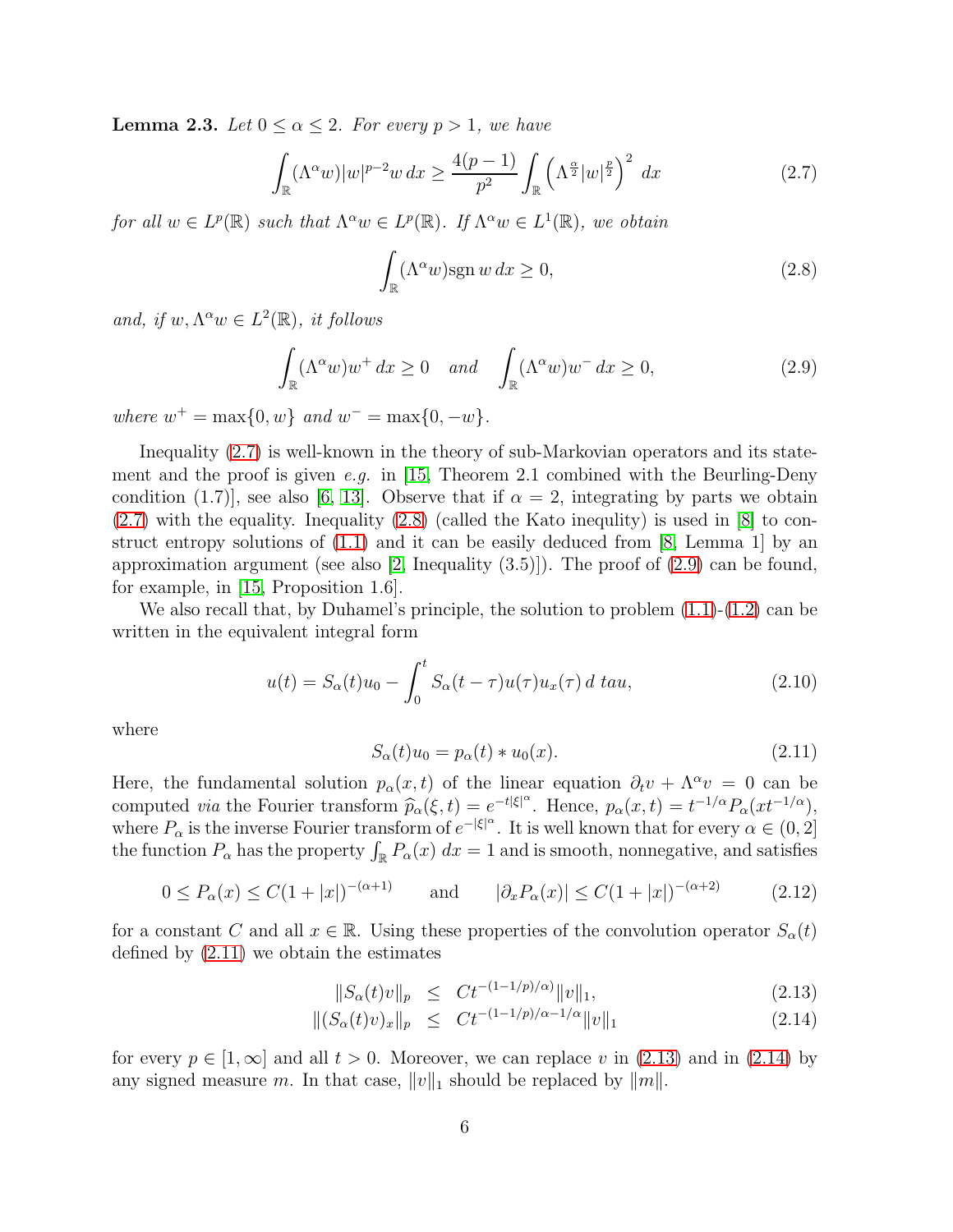*Proof of Theorem [2.2.](#page-3-0)* It follows from the integral equation [\(2.10\)](#page-5-5) that  $u_x$  is the solution of

<span id="page-6-0"></span>
$$
u_x(t) = S_\alpha(t)m - \int_0^t \partial_x S_\alpha(t-\tau)V(\tau)u_x(\tau) d\tau,
$$
\n(2.15)

where  $V(x,t) = u(x,t)$  is treated as given, smooth, and bounded. Now the standard argument involving the Banach fixed point theorem allows us to show that the solution of the "linear" equation [\(2.15\)](#page-6-0) has the solution in  $C((0,T]; L^p(\mathbb{R}))$  for each  $p \in [1,\infty]$  and every  $T > 0$ . Here, we should use the following estimate of the operator  $\mathcal{T}(u)$  defined by the right-hand side of [\(2.15\)](#page-6-0)

$$
\begin{aligned} ||\mathcal{T}(u)(t)||_p &\leq ||S_\alpha(t)m||_p + \int_0^t ||\partial_x S_\alpha(t-\tau)V(\tau)u_x(\tau)||_p \, d\tau \\ &\leq Ct^{-(1-1/p)/\alpha}||m|| + C \sup_{\tau \in [0,T]} ||V(\tau)||_\infty \int_0^t (t-\tau)^{-1/\alpha} ||u_x(\tau)||_p \, d\tau, \end{aligned}
$$

being the immediate consequence of [\(2.13\)](#page-5-4) and [\(2.14\)](#page-5-4). Let us skip other details of this well-known argument (cf. [\[20\]](#page-14-11)).

Now, we prove inequality [\(2.2\)](#page-3-2). A direct calculation shows that the function  $v(x, t) =$  $u(x, t) - \tilde{u}(x, t)$  satisfies

<span id="page-6-1"></span>
$$
v_t + \Lambda^{\alpha} v + \frac{1}{2} (v^2 + 2v\tilde{u})_x = 0.
$$
 (2.16)

First, we multiply equation [\(2.16\)](#page-6-1) by sgn  $v = v|v|^{-1}$ :

$$
\frac{d}{dt} \int_{\mathbb{R}} |v| dx + \int_{\mathbb{R}} (\Lambda^{\alpha} v) \operatorname{sgn} v dx + \frac{1}{2} \int_{\mathbb{R}} [v^2 + 2v \widetilde{u}]_{x} \operatorname{sgn} v dx = 0.
$$

The second term is nonnegative by [\(2.8\)](#page-5-1). To show the same property for the third term, we replace the sgn function by smooth and nondecreasing  $\varphi = \varphi(x)$ . In this case, we obtain

$$
\int_{\mathbb{R}} [v^2 + 2v\widetilde{u}]_x \varphi(v) dx = - \int_{\mathbb{R}} (v^2 + 2v\widetilde{u}) \varphi'(v) v_x dx = - \int_{\mathbb{R}} \Psi(v)_x dx + \int_{\mathbb{R}} \widetilde{u}_x \Phi(v) dx,
$$

where  $\Psi(s) = \int_0^s z^2 \varphi'(z) dz$  and  $\Phi(s) = \int_0^s 2z\varphi'(z) dz$ . Obviously, the first term on the right hand side is equal to zero and the second one is nonnegative because  $\tilde{u}_x \geq 0$  and  $\overline{\Phi}(s) \geq 0$  for all  $s \in \mathbb{R}$ . Now, the standard approximation argument gives  $\int_{\mathbb{R}} [v^2 +$  $2v\tilde{u}_x^2$  sgn  $v dx \geq 0$ . Hence  $||v(t)||_1 = ||u(t) - \tilde{u}(t)||_1 \leq ||u_0 - \tilde{u}_0||_1 = ||v_0||_1$  for all  $t > 0$ .  $\Box$ 

Proof of Theorem [2.3.](#page-3-1) To show part (i) of Theorem [2.3,](#page-3-1) we deal first with the smooth initial datum  $u_0$  satisfying  $u_{0,x}(x) \geq 0$  and  $u_{0,x} \in L^p(\mathbb{R})$  for every  $p \in [1,\infty]$ . In this case, differentiating equation  $(1.1)$  with respect to x we have

<span id="page-6-2"></span>
$$
(u_x)_t + \Lambda^\alpha u_x + (uu_x)_x = 0.
$$
\n
$$
(2.17)
$$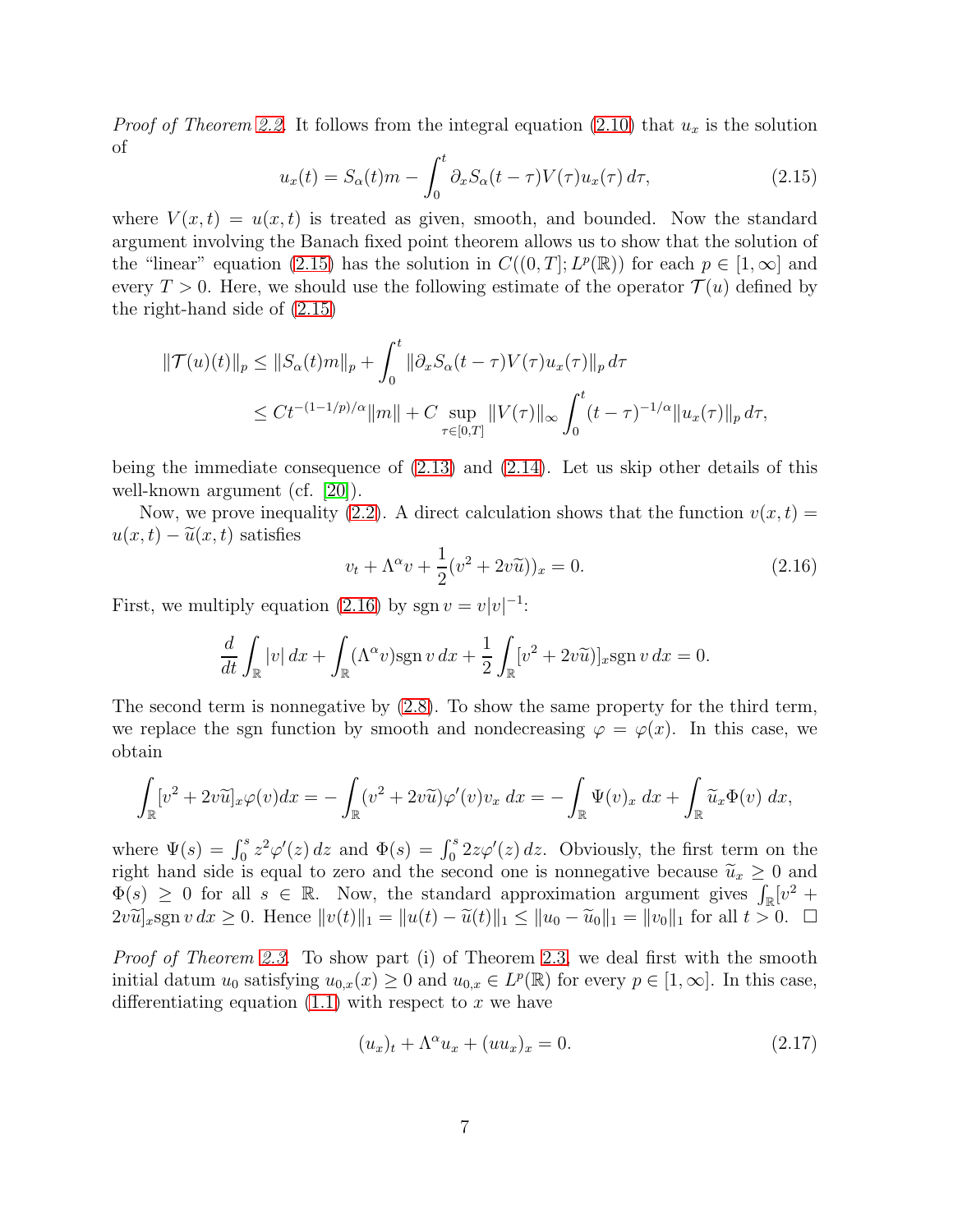Note the well known property

$$
\int_{\mathbb{R}} v_t v^- dx = \int_{v \le 0} v_t^- v^- dx = \frac{1}{2} \frac{d}{dt} \int_{v \le 0} (v^-)^2 dx.
$$

Hence, multiplying  $(2.17)$  by  $u_x^-$ , integrating the resulting equation over  $\mathbb{R}$ , and integrating by parts on the right hand side, we obtain

$$
\frac{1}{2}\frac{d}{dt}\int_{u_x\leq 0} (u_x^-)^2 dx + \int_{\mathbb{R}} (\Lambda^\alpha u_x) u_x^- dx = -\int_{u_x\leq 0} (u u_x^-)_x u_x^- dx
$$
  
= 
$$
-\frac{1}{2}\int_{u_x\leq 0} (u_x^-)^3 dx.
$$

Since  $\int_{\mathbb{R}} (\Lambda^{\alpha} u_x) u_x^{\dagger} dx \ge 0$  by [\(2.9\)](#page-5-2) and  $\int_{u_x \le 0} (u_x^{\dagger}(x,0))^2 dx = 0$  by the assumption imposed on  $u_0$ , the Gronwall inequality implies  $\int_{u_x \leq 0}^{u_x} (u_x^-(x,t))^2 dx = 0$  for all  $t \geq 0$ . Consequently,  $u_x^-(x,t) \equiv 0$  and the proof of (i) for regular initial conditions is finished.

Now, the proof of (i) for the solution  $u = u(x, t)$  corresponding to the initial datum  $u_0$  of the form [\(1.4\)](#page-1-1) with the nonnegative finite measure m can be completed by the following approximation argument. We consider the sequence of regular initial conditions  $u_0^n$  as in the first part of this proof. Moreover, we assume that  $u_{0,x}^n$  converges weakly to m and  $||u_0^n - u_0||_1 \to 0$  as  $n \to \infty$ . Inequality [\(2.2\)](#page-3-2) allows us to prove that the corresponding solutions  $u^n(\cdot, t)$  satisfy  $||u^n(\cdot, t) - u(\cdot, t)||_1 \to 0$  as  $n \to \infty$  for any  $t > 0$ . Hence, there is a subsequence  $n_k \to \infty$  such that  $u^{n_k}(x,t) \to u(x,t)$  a.e. Since each  $u^{n}(x,t)$  is nondecreasing as function of x, the same conclusion holds true for  $u(x,t)$ .

In order to show inequality [\(2.3\)](#page-3-3), we first observe that integrating equation [\(2.15\)](#page-6-0) over R and using the equalities

$$
\int_{\mathbb{R}} S_{\alpha}(t) m \, dt = \int_{\mathbb{R}} m(dx) \quad \text{and} \quad \int_{\mathbb{R}} \partial_x S_{\alpha}(t - \tau) (u(\tau) u_x(\tau)) \, dx = 0
$$

we obtain the identity  $\int_{\mathbb{R}} u_x(x,t) dx = \int_{\mathbb{R}} m(dx)$  which for nonnegative  $u_x$  means

<span id="page-7-1"></span><span id="page-7-0"></span>
$$
||u_x(t)||_1 = ||m|| \text{ for all } t > 0.
$$
 (2.18)

Now, for fixed  $p \in (1,\infty)$  and  $u_x \ge 0$ , we multiply  $(2.17)$  by  $u_x^{p-1}$  and integrate the resulting equation over R. After some manipulations involving integrations by parts on the right hand side we arrive at

$$
\frac{1}{p}\frac{d}{dt}\|u_x\|_p^p + \int_{\mathbb{R}} u_x^{p-1} \Lambda^\alpha u_x \, dx = -\int_{\mathbb{R}} (uu_x)_x u_x^{p-1} \, dx
$$
\n
$$
= -\frac{p-1}{p} \int_{\mathbb{R}} u_x^{p+1} \, dx. \tag{2.19}
$$

Recall now that  $\int_{\mathbb{R}} u_x^{p-1} \Lambda^{\alpha} u_x dx \geq 0$  by inequality [\(2.7\)](#page-5-0). Moreover, it follows from the Hölder inequality combined with  $(2.18)$  that

$$
||u_x(t)||_p^{p^2/(p-1)} \le ||u_x(t)||_{p+1}^{p+1} ||m||^{1/(p-1)}.
$$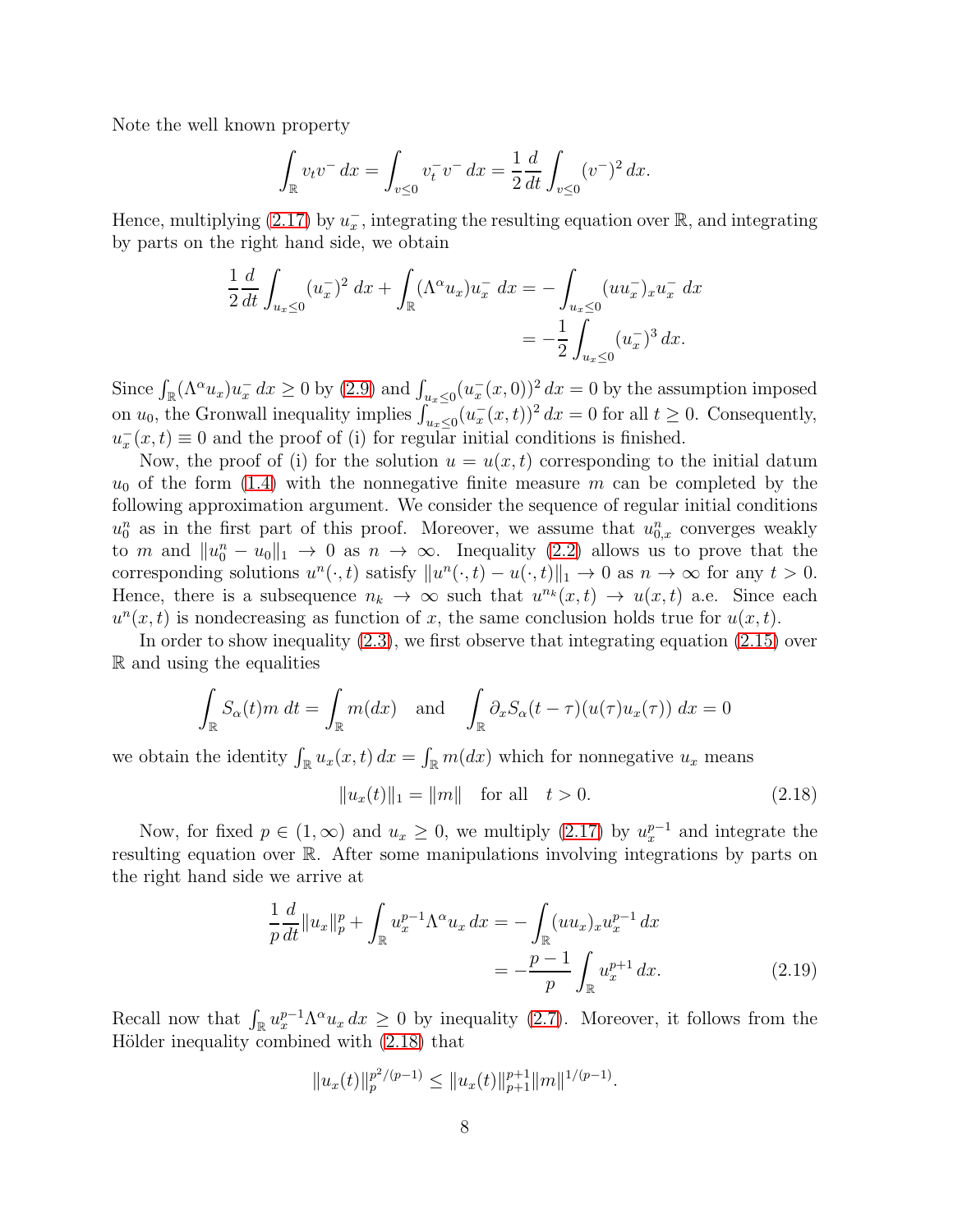Applying those two inequalities to  $(2.19)$  (note  $u_x \geq 0$ ) we obtain the following differential inequality for  $||u_x(t)||_p^p$ 

$$
\frac{d}{dt}||u_x(t)||_p^p \le -(p-1)||m||^{-1/(p-1)} \left(||u_x(t)||_p^p\right)^{p/(p-1)}.
$$

Integrating it we complete the proof of  $(2.3)$  for any  $p \in (1, \infty)$ .

The case of  $p = \infty$  is obtained immediately passing to the limit  $p \to \infty$  in inequality  $(2.3)$ .

We conclude this section by recalling some results on smooth approximations of rarefaction waves, namely, the solutions of the following Cauchy problem

<span id="page-8-1"></span>
$$
w_t - w_{xx} + ww_x = 0, \t\t(2.20)
$$

$$
w(x,0) = w_0(x) = \begin{cases} u_-, & x < 0, \\ u_+, & x > 0. \end{cases}
$$
 (2.21)

<span id="page-8-0"></span>**Lemma 2.4.** Let  $u_− < u_+$ . Problem  $(2.20)-(2.21)$  $(2.20)-(2.21)$  $(2.20)-(2.21)$  $(2.20)-(2.21)$  $(2.20)-(2.21)$  has the unique, smooth, global-in-time solution  $w(x, t)$  satisfying

i)  $u_- < w(t, x) < u_+$  and  $w_x(t, x) > 0$  for all  $(x, t) \in \mathbb{R} \times (0, \infty);$ 

ii) for every  $p \in [1, \infty]$ , there exists a constant  $C = C(p, u_-, u_+) > 0$  such that

$$
||w_x(t)||_p \le Ct^{-1+1/p}, \quad ||w_{xx}(t)||_p \le Ct^{-3/2+1/(2p)}
$$

and

$$
||w(t) - wR(t)||p \le Ct-(1-1/p)/2,
$$

for all  $t > 0$ , where  $w<sup>R</sup>(x,t)$  is the rarefaction wave  $(1.8)$  $(1.8)$  $(1.8)$ .

All results stated in Lemma [2.4](#page-8-0) are deduced from the explicit formula for solutions to  $(2.20)-(2.21)$  $(2.20)-(2.21)$  $(2.20)-(2.21)$  and detailed calculations can be found in [\[9\]](#page-13-1) with some additional improvements contained in [\[14,](#page-14-12) Section 3].

### 3 Convergence toward rarefaction waves

For simplicity of the exposition, we divide the proof of Theorem [1.1](#page-2-0) into a sequence of Lemmata.

<span id="page-8-3"></span>**Lemma 3.1.** Let  $\alpha \in (1, 2)$ . Assume that u and  $\widetilde{u}$  are two solutions of problem  $(1.1)$  $(1.1)$  $(1.1)$ - $(1.2)$  $(1.2)$  $(1.2)$ with initial conditions  $u_0$  and  $\tilde{u}_0$ , the both of the from  $(1.4)$  $(1.4)$  $(1.4)$  with finite signed measures m and  $\widetilde{m}$ , respectively. Suppose, moreover, that the measure  $\widetilde{m}$  of  $\widetilde{u}_0$  is nonnegative and  $u_0 - \widetilde{u}_0 \in L^1(\mathbb{R})$ . Then, for every  $p \in [1, \infty]$  there exists a constant  $C = C(p) > 0$  such that

<span id="page-8-2"></span>
$$
||u(t) - \tilde{u}(t)||_p \le Ct^{-(1-1/p)/\alpha} ||u_0 - \tilde{u}_0||_1
$$
\n(3.1)

for all  $t > 0$ .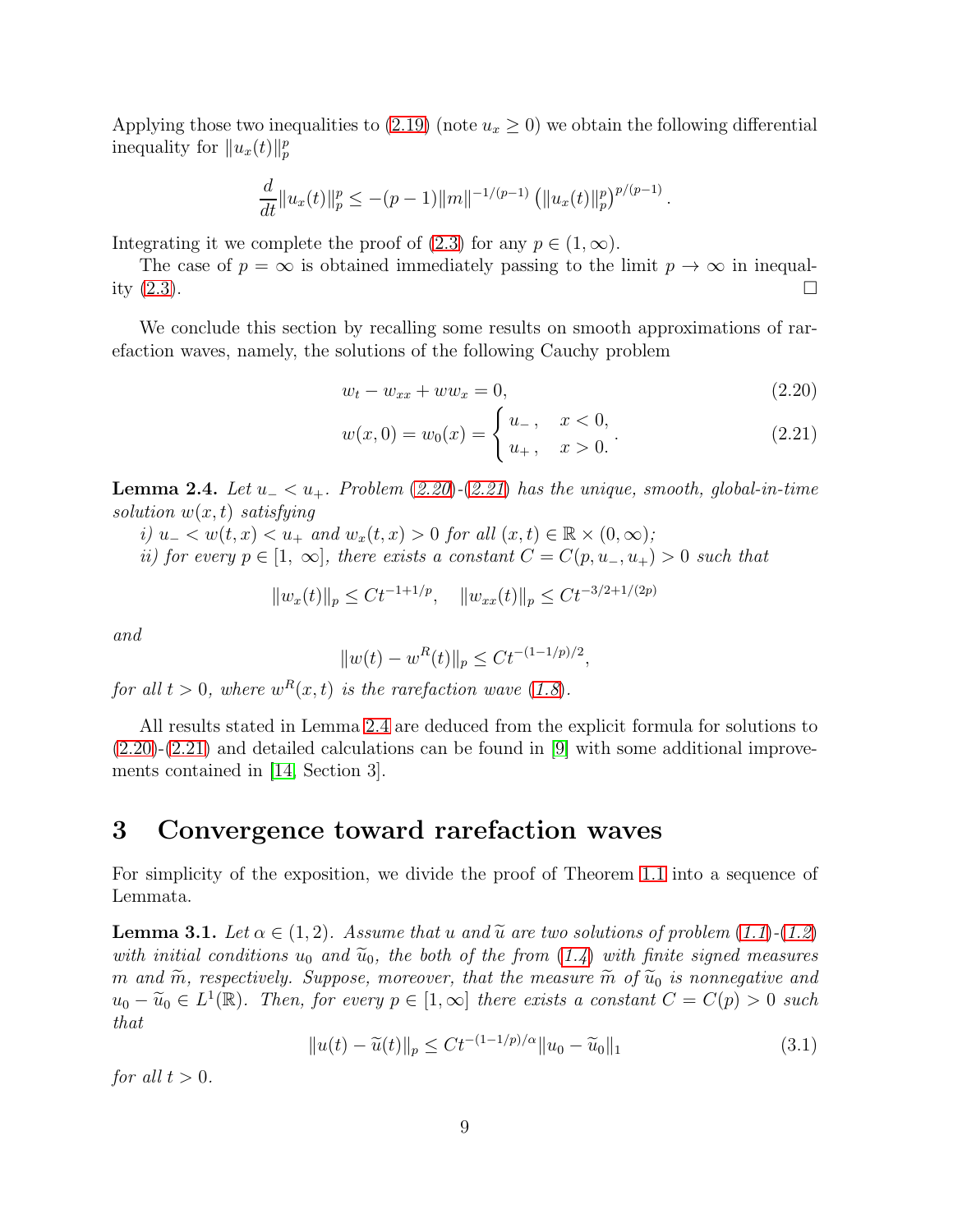*Proof.* In our reasoning, we denote  $v(x,t) = u(x,t) - \tilde{u}(x,t)$  which satisfies equation [\(2.16\)](#page-6-1). It follows from Theorem [2.2,](#page-3-0) inequality [\(2.2\)](#page-3-2), that  $||v(t)||_1 \leq ||v_0||_1$ .

Now, we multiply equation [\(2.16\)](#page-6-1) by  $|v|^{p-2}v$  with  $p>1$ 

<span id="page-9-0"></span>
$$
\frac{1}{p}\frac{d}{dt}\int_{\mathbb{R}}|v|^{p}dx+\int_{\mathbb{R}}(\Lambda^{\alpha}v)(|v|^{p-2}v)dx+\frac{1}{2}\int_{\mathbb{R}}[v^{2}+2v\widetilde{u}]_{x}|v|^{p-2}v dx=0.
$$
 (3.2)

The third term on the left hand side of  $(3.2)$  is nonnegative by the following calculations

$$
\int_{\mathbb{R}} [v^2 + 2v\widetilde{u}]_x |v|^{p-2} v \, dx = \int_{\mathbb{R}} 2v_x |v|^p \, dx + \int_{\mathbb{R}} 2\widetilde{u}v_x |v|^{p-2} v \, dx + \int_{\mathbb{R}} 2\widetilde{u}_x |v|^p \, dx \qquad (3.3)
$$

$$
= 2\left(1 - \frac{1}{p}\right) \int_{\mathbb{R}} \widetilde{u}_x |v|^p \, dx \ge 0,
$$

because  $\int_{\mathbb{R}} v_x |v|^p dx = 0$  and  $\tilde{u}_x \ge 0$ . Hence, using inequality [\(2.7\)](#page-5-0), we obtain from [\(3.2\)](#page-9-0)

<span id="page-9-4"></span><span id="page-9-1"></span>
$$
\frac{d}{dt} \int_{\mathbb{R}} |v|^p dx + 4 \left( 1 - \frac{1}{p} \right) \int_{\mathbb{R}} (\Lambda^{\alpha/2} |v|^{p/2})^2 dx \le 0.
$$
 (3.4)

From now on, we proceed by induction. Applying the Nash inequality [\(2.6\)](#page-4-2) combined with  $(2.2)$ , we deduce from  $(3.4)$  with  $p = 2$  the following differential inequality

$$
\frac{d}{dt}||v(t)||_2^2 + 2C_N^{-1}||v_0||_1^{-2\alpha}||v(t)||_2^{2(1+\alpha)} \le 0,
$$

which, after integration, leads to

$$
||v(t)||_2 \le C_1 ||v_0||_1 t^{-1/(2\alpha)} \quad \text{with} \quad C_1 = (C_N/2\alpha)^{1/(2\alpha)}.
$$
 (3.5)

This is estimate [\(3.1\)](#page-8-2) with  $p = 2$ .

Suppose now that

<span id="page-9-2"></span>
$$
||v(t)||_{2^n} \le C_n t^{-(1-2^{-n})/\alpha} ||v_0||_1 \quad \text{for all} \quad t > 0.
$$
 (3.6)

We consider [\(3.4\)](#page-9-1) with  $p = 2^{n+1}$ , where the second term is estimated, first, by the Nash inequality [\(2.6\)](#page-4-2) with  $w = |v|^{2^n}$ , next, by the inductive hypothesis [\(3.6\)](#page-9-2). This two-step estimate leads to the differential inequality

$$
\frac{d}{dt}||v(t)||_{2^{n+1}}^{2^{n+1}} + 4(1 - 2^{-n-1})C_N^{-1}(C_n||v_0||_1)^{-\alpha 2^{n+1}}t^{2^{n+1}-2} \left(||v(t)||_{2^{n+1}}^{2^{n+1}}\right)^{1+\alpha} \leq 0.
$$

Integrating it we obtain

<span id="page-9-3"></span>
$$
||v(t)||_{2^{n+1}} \leq C_{n+1} t^{-(1-2^{-n-1})/\alpha} ||v_0||_1 \quad \text{for all} \quad t > 0,
$$
\n(3.7)

with

$$
C_{n+1} = C_n \left( (C_N/(2\alpha))^{1/\alpha} \right)^{2^{-n-1}} \left( 2^{n2^{-n-1}} \right)^{1/\alpha}.
$$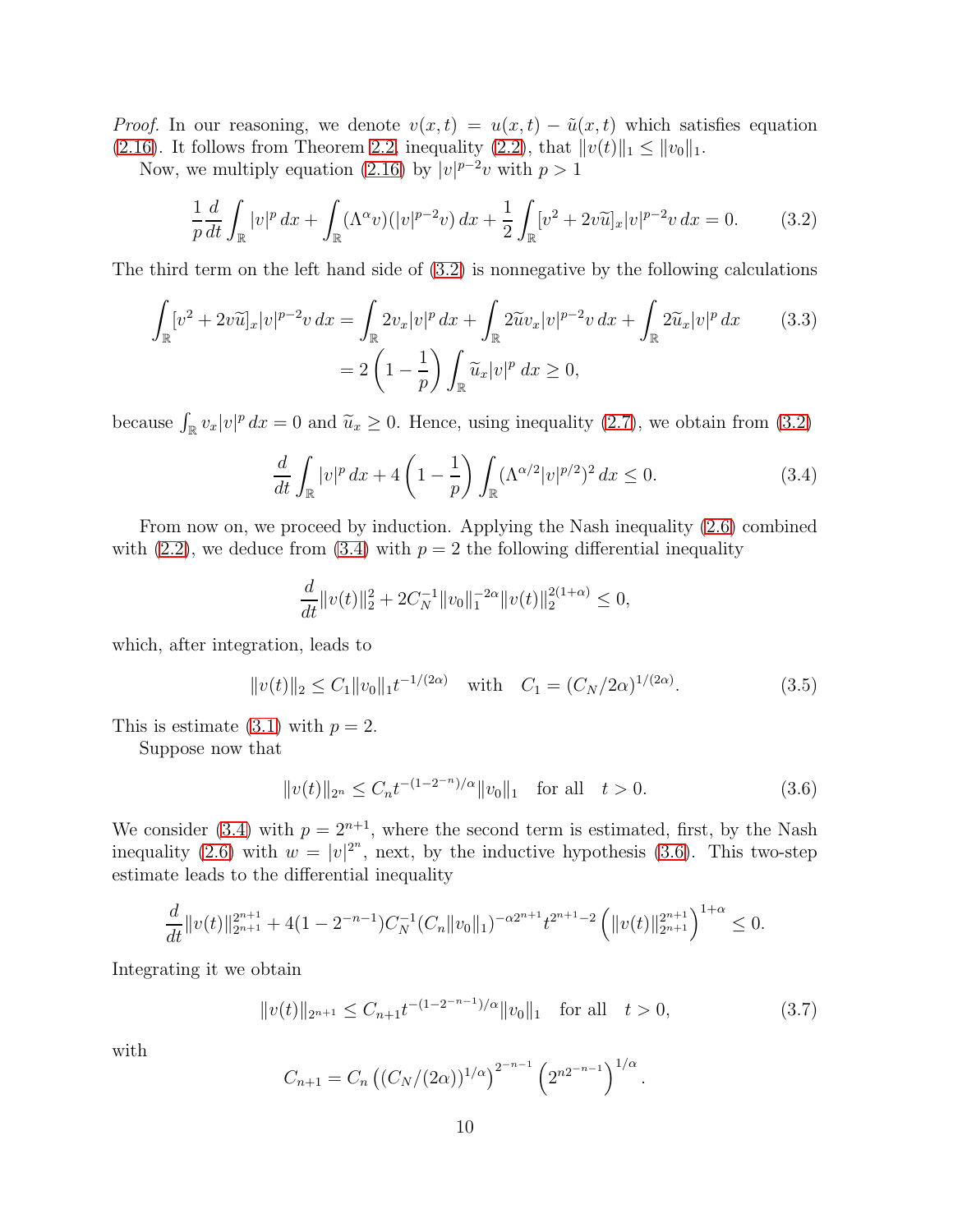This is inequality [\(3.1\)](#page-8-2) for any  $p = 2^{n+1}$  with  $n \in \mathbb{N}$ .

We leave to the reader the proof that  $\limsup_{n\to\infty} C_n < \infty$ . Hence, passing to the limit  $n \to \infty$  in [\(3.7\)](#page-9-3) we obtain inequality [\(3.1\)](#page-8-2) for  $p = \infty$ .

The Hölder inequality

$$
||v||_p \le ||v||_{2^n}^{2^{n+1}/p-1} ||v||_{2^{n+1}}^{2-2^{n+1}/p}
$$

completes the proof for every  $p \in (2^n, 2^{n+1})$ .

<span id="page-10-1"></span>**Lemma 3.2.** Let  $\alpha \in (1, 2)$ . Assume that  $w = w(x, t)$  is the smooth approximation of the rarefaction wave, namely, the solution of problem  $(2.20)-(2.21)$  $(2.20)-(2.21)$  $(2.20)-(2.21)$  $(2.20)-(2.21)$  $(2.20)-(2.21)$ . Then for each  $t_0 > 0$  we have

$$
\int_{t_0}^{\infty} \|w_{xx}(t)\|_p \ dt < \infty \quad \text{for every} \quad p \in (1, \infty]
$$

and

$$
\int_{t_0}^t \|\Lambda^{\alpha}w(t)\|_p \ dt \le C \log(2+t) \quad \text{for} \quad p = \frac{3-\alpha}{\alpha-1},
$$

all  $t \geq t_0$  and  $C > 0$  independent of t.

Proof. It follows from the decay estimates recalled in Lemma [2.4](#page-8-0) that

$$
\int_{t_0}^{\infty} \|w_{xx}(t)\|_p \ dt \le C \int_{t_0}^{\infty} t^{-3/2 + 1/(2p)} \ dt < \infty \quad \text{for every} \quad p \in (1, \infty].
$$

By the interpolation inequality [\(2.5\)](#page-4-0) and Lemma [2.4,](#page-8-0) we obtain

$$
\begin{array}{rcl}\n\|\Lambda^{\alpha}w(t)\|_{p} & \leq & C(1+t)^{(-1+1/p)(2-\alpha)}(1+t)^{(-3/2+1/(2p))(\alpha-1)} \\
& = & C(1+t)^{-(1+\alpha)/2+(3-\alpha)/(2p)}.\n\end{array}
$$

Hence, the rate of decay on the right hand side is equal to  $-1$  for  $p = (3 - \alpha)/(\alpha - 1)$ .  $\Box$ 

<span id="page-10-2"></span>**Lemma 3.3.** Let  $\alpha \in (1,2)$ . Assume that  $u = u(x,t)$  is the solution of  $(1.1)-(1.2)$  $(1.1)-(1.2)$  $(1.1)-(1.2)$  $(1.1)-(1.2)$  $(1.1)-(1.2)$  and  $w = w(x, t) - \text{of } (2.20)-(2.21)$  $w = w(x, t) - \text{of } (2.20)-(2.21)$  $w = w(x, t) - \text{of } (2.20)-(2.21)$  $w = w(x, t) - \text{of } (2.20)-(2.21)$  $w = w(x, t) - \text{of } (2.20)-(2.21)$ . Suppose that  $u_0 - w_0 \in L^p(\mathbb{R})$  for  $p = (3 - \alpha)/(\alpha - 1)$ . Then

$$
||u(t) - w(t)||_p \le C \log(2 + t).
$$

*Proof.* Denoting  $v = u - w$ , we see that this new function satisfies

$$
v_t + \Lambda^{\alpha} v + \frac{1}{2} [v^2 + 2vw]_x = -\Lambda^{\alpha} w + w_{xx}.
$$

We multiply this equation by  $|v|^{p-2}v$  and we integrate over R to obtain

<span id="page-10-0"></span>
$$
\frac{1}{p}\frac{d}{dt}\int |v|^p dx + \int (\Lambda^{\alpha}v)(|v|^{p-2}v) + \frac{1}{2}\int [v^2 + 2vw]_x |v|^{p-2}v dx
$$
\n
$$
= \int (-\Lambda^{\alpha}w + w_{xx})(|v|^{p-2}v)dx.
$$
\n(3.8)

 $\Box$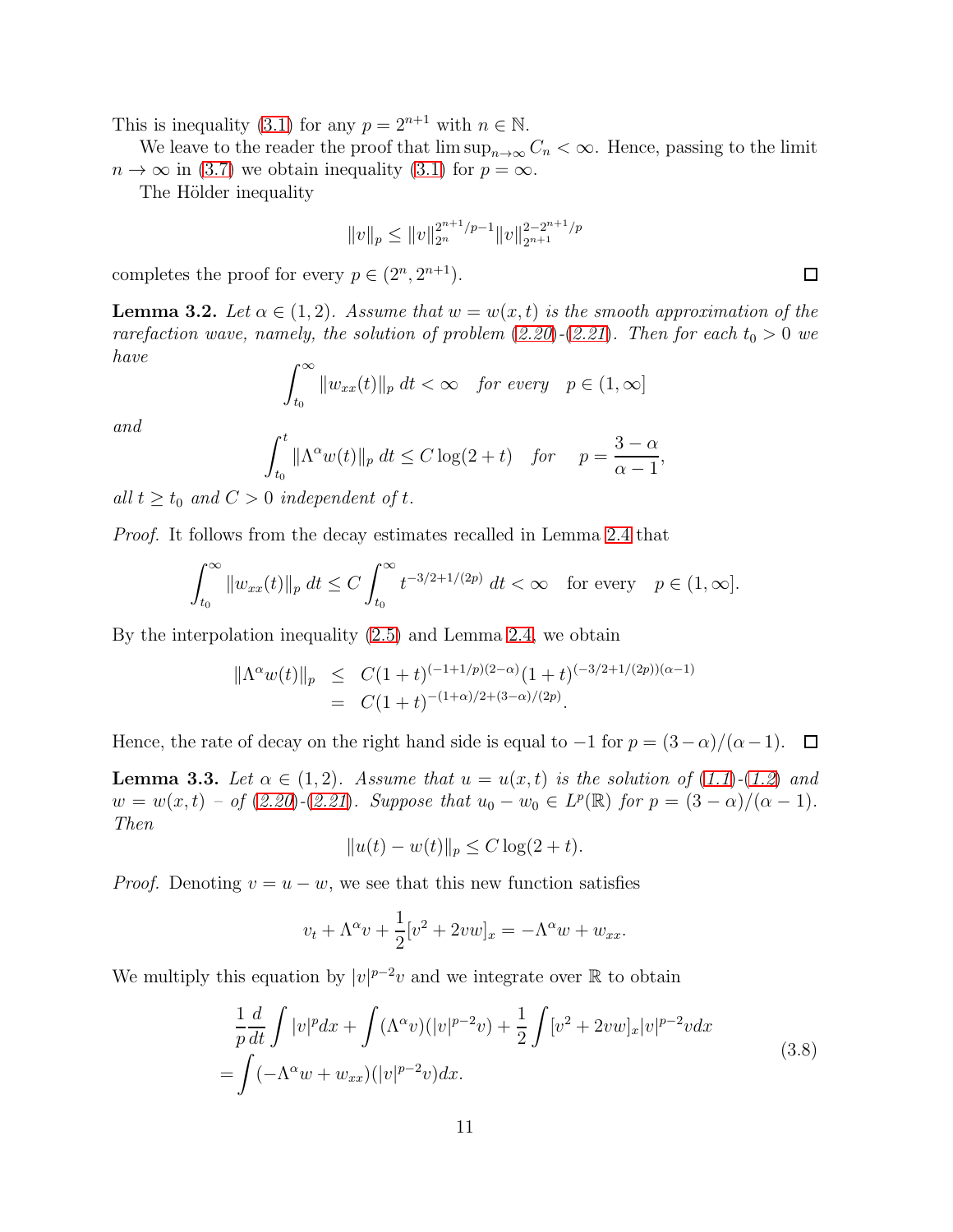It follows from Lemma [2.3](#page-5-6) that  $\int_{\mathbb{R}} (\Lambda^{\alpha} v)(|v|^{p-2}v)dx \geq 0$ . The third term on the left hand side of [\(3.8\)](#page-10-0) is nonnegative by Lemma [2.4](#page-8-0) and the same argument as the one used in the proof of Lemma [3.1,](#page-8-3) cf. identity  $(3.3)$ . Moreover, using the Hölder inequality, we have

$$
\left| \int_{\mathbb{R}} (-\Lambda^{\alpha} w + w_{xx})(|v|^{p-2}v) \, dx \right| \le ( \|\Lambda^{\alpha} w\|_{p} + \|w_{xx}\|_{p}) \|v\|_{p}^{p-1}.
$$

Consequently, [\(3.8\)](#page-10-0) implies the following differential inequality

$$
\frac{d}{dt}||v(t)||_p^p \le p(||\Lambda^{\alpha}w(t)||_p + ||w_{xx}(t)||_p) ||v(t)||_p^{p-1},
$$

which, after integration, leads to

$$
||v(t)||_p \le ||v(t_0)||_p + \int_{t_0}^t ||\Lambda^{\alpha} w(\tau)||_p + ||w_{xx}(\tau)||_p d\tau.
$$

The proof is completed by the result stated in Lemma [3.2.](#page-10-1)

□

Now, we are in a position to prove the main result of this paper

The proof of Theorem [1.1.](#page-2-0) First, we consider the auxiliary solution  $\tilde{u} = \tilde{u}(x, t)$  of the fractal Burgers equation  $(1.1)$  with the step-like initial condition  $(1.10)$ . In this case, the measure  $\widetilde{m} = (u_{+} - u_{-})\delta_0$  is nonnegative, hence by Theorem [2.2,](#page-3-0)  $\widetilde{u}_x \geq 0$  and by Lemma [3.1,](#page-8-3)

$$
||u(t) - \widetilde{u}(t)||_p \le Ct^{-(1-1/p)/\alpha} ||u_0 - \widetilde{u}_0||_1
$$

for every  $p \in [1, \infty]$  and all  $t > 0$ .

Next, we compare  $\tilde{u}$  with the smooth approximation of the rarefaction wave that is with the solution  $w = w(x, t)$  of [\(2.20\)](#page-8-1)-[\(2.21\)](#page-8-1) (note that  $\tilde{u}_0 = w_0$ ). By Theorem [2.2](#page-3-0) and Lemma [2.4,](#page-8-0) we obtain

$$
\|\widetilde{u}_x(t)\|_{\infty} + \|w_x(t)\|_{\infty} \le Ct^{-1}.
$$

Moreover, using the following Gagliardo-Nirenberg inequality

$$
||v||_p \le C||v_x||_\infty^a ||v||_{p_0}^{1-a},\tag{3.9}
$$

valid for any  $1 < p_0 < p \le \infty$  and  $a = (1/p_0 - 1/p)/(1 + 1/p_0)$ , we have

$$
\|\widetilde{u}(t) - w(t)\|_{p} \le C(\|\widetilde{u}_x(t)\|_{\infty} + \|w_x(t)\|_{\infty})^{a} \|\widetilde{u}(t) - w(t)\|_{p_0}^{1-a}
$$
  

$$
\le Ct^{-a} \|\widetilde{u}(t) - w(t)\|_{p_0}^{1-a}.
$$

Choosing  $p_0 = (3 - \alpha)/(\alpha - 1)$  (hence  $a = [\alpha - 1 - (3 - \alpha)/p]/2$ ), by Lemma [3.3,](#page-10-2) we conclude  $\|\widetilde{u}(t) - w(t)\|_p \le Ct^{-a}\log(2+t)$  for every  $p \in (p_0, \infty]$ . Here, we are allowed to use Lemma [3.3](#page-10-2) because  $\widetilde{u}_0 - w_0 \in L^1(\mathbb{R}) \cap L^\infty(\mathbb{R}) \subset L^p(\mathbb{R})$  for every  $p \in [1, \infty]$ .

Finally, it follows from Lemma [2.4](#page-8-0) that the large time asymptotics of  $w(t)$  is described in  $L^p(\mathbb{R})$  by the rarefaction wave  $w^R(x,t)$ .

The proof is complete because for  $1 < \alpha < 2$  we have  $(1 - 1/p)/\alpha > (1 - 1/p)/2$ . Moreover, since  $1 < p_0 < p$ , we have  $(1 - 1/p)/2 > (1/p_0 - 1/p)/(1 + 1/p_0)$ .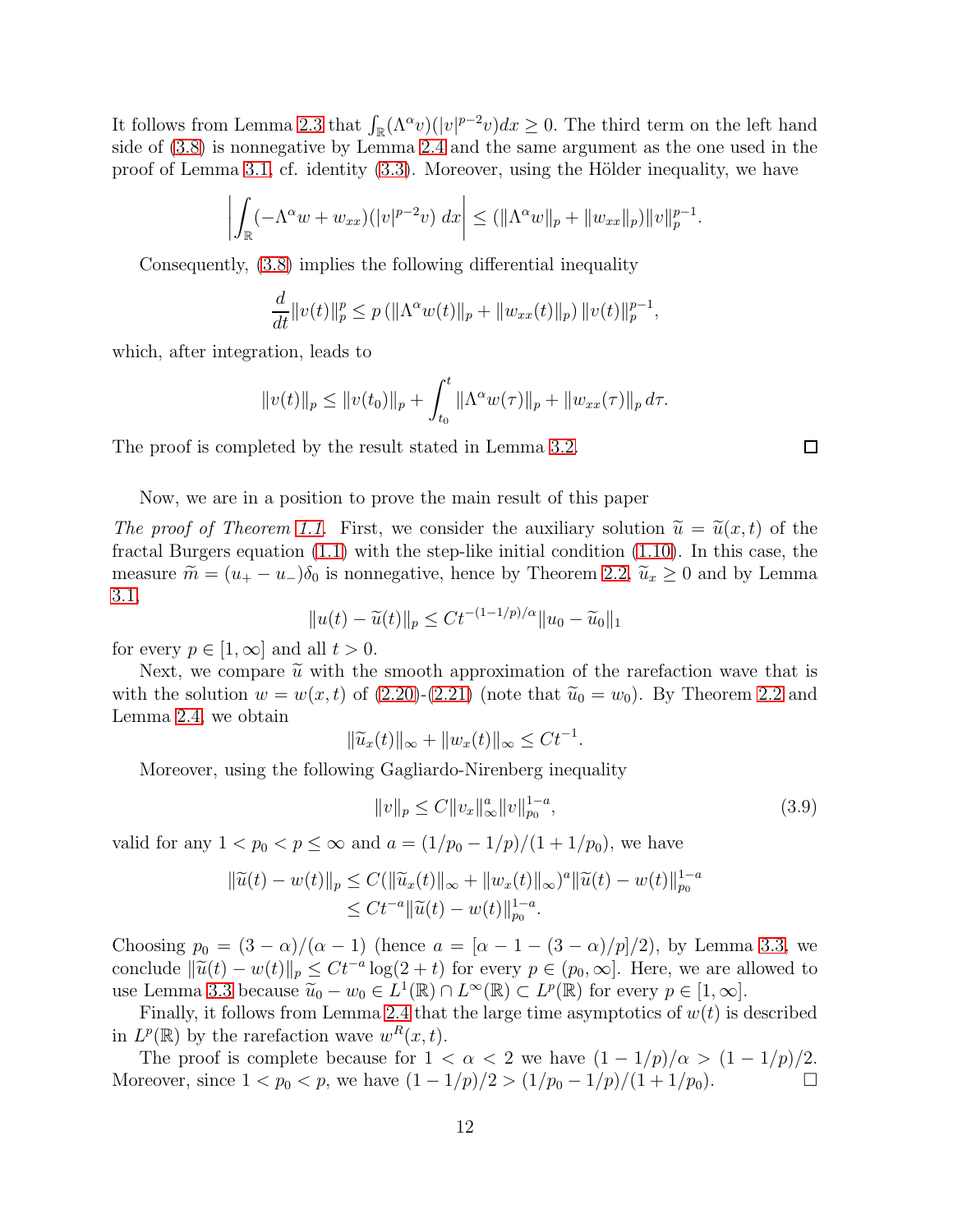### 4 Additional comments and possible generalizations

Our main result is stated and shown in the simplest case of equation [\(1.1\)](#page-0-0), however, several generalizations are possible.

First of all, the operator  $\Lambda^{\alpha}$  can be replaced by the Lévy operator  $\mathcal L$  which is a pseudodifferential operator defined by the symbol  $a = a(\xi) > 0$ ,  $\mathcal{L}v(\xi) = a(\xi)\hat{v}(\xi)$ . Here, the function  $e^{-ta(\xi)}$  should be positive-definite, so the symbol  $a(\xi)$  can be represented by the Lévy–Khintchine formula in the Fourier variables

$$
a(\xi) = ib\xi + Q(\xi) + \int_{\mathbb{R}} \left( 1 - e^{-i\eta\xi} - i\eta \xi \, \mathbb{I}_{\{|\eta| < 1\}}(\eta) \right) \Pi(d\eta). \tag{4.1}
$$

Here,  $b \in \mathbb{R}$  is fixed,  $Q(\xi) = q\xi^2$  with some  $q \ge 0$ , and  $\Pi$  is a Borel measure such that  $\Pi({0}) = 0$  and  $\int_{\mathbb{R}} \min(1, |\eta|^2) \Pi(d\eta) < \infty$ .

Detailed analysis of conservation laws with the anomalous diffusion operator  $\mathcal L$  is contained in papers [\[3,](#page-13-5) [4,](#page-13-6) [5\]](#page-13-7). Here, we would like to emphasize that the fundamental nature of the operator  $\mathcal L$  is clear from the perspective of probability theory. It represents the most general form of generator of a stochastically continuous Markov process with independent and stationary increments. This fact was our basic motivation for the development of the theory presented above.

In order to show the convergence toward rarefaction waves of solutions of conservation laws with the Lévy operator, we need the counterparts of estimates  $(2.13)-(2.14)$  $(2.13)-(2.14)$  of the semigroup of linear operators  $e^{-t\mathcal{L}}$  generated by  $-\mathcal{L}$ . They are valid e.g. under the assumption that the symbol  $a$  of  $\mathcal L$  has the form

<span id="page-12-0"></span>
$$
a(\xi) = \ell |\xi|^{\alpha} + k(\xi), \qquad (4.2)
$$

where  $\ell > 0$ ,  $0 < \alpha \leq 2$  and k is a symbol of another Lévy operator K such that

<span id="page-12-1"></span>
$$
\lim_{\xi \to 0} \frac{k(\xi)}{|\xi|^\alpha} = 0. \tag{4.3}
$$

The assumptions  $(4.2)$  and  $(4.3)$  are fulfilled, for example, by multifractal diffusion operators

$$
\mathcal{L} = -a_0 \partial_x^2 + \sum_{j=1}^k a_j (-\partial_x^2)^{\alpha_j/2}
$$

with  $a_0 \geq 0$ ,  $a_j > 0$ ,  $1 < \alpha_j < 2$ , and  $\alpha = \min_{1 \leq j \leq k} \alpha_j$ . We refer the reader to [\[4,](#page-13-6) [5\]](#page-13-7) for the reasoning leading to the decay estimates of solution of nonlinear problem with operator  $\mathcal L$  satisfying [\(4.2\)](#page-12-0)-[\(4.3\)](#page-12-1). That argument can be directly adapted to obtain counterparts of Theorem [2.2](#page-3-0) and Lemma [3.1](#page-8-3) with  $\Lambda^{\alpha}$  replaced by  $\mathcal{L}$ . Note here that the  $L^{p}$ - $L^{q}$  estimates of the semigroup  $e^{-t\mathcal{L}}$  are equivalent to a certain Nash inequality, see the papers [\[15,](#page-14-10) [4\]](#page-13-6) and the references therein.

Our result also holds true, if we replace the nonlinear term  $uu_x$  in [\(1.1\)](#page-0-0) by  $f(u)_x$ with a strictly convex  $C^2$ -function f (as in the paper of Il'in and Oleinik [\[10\]](#page-14-3)) satisfying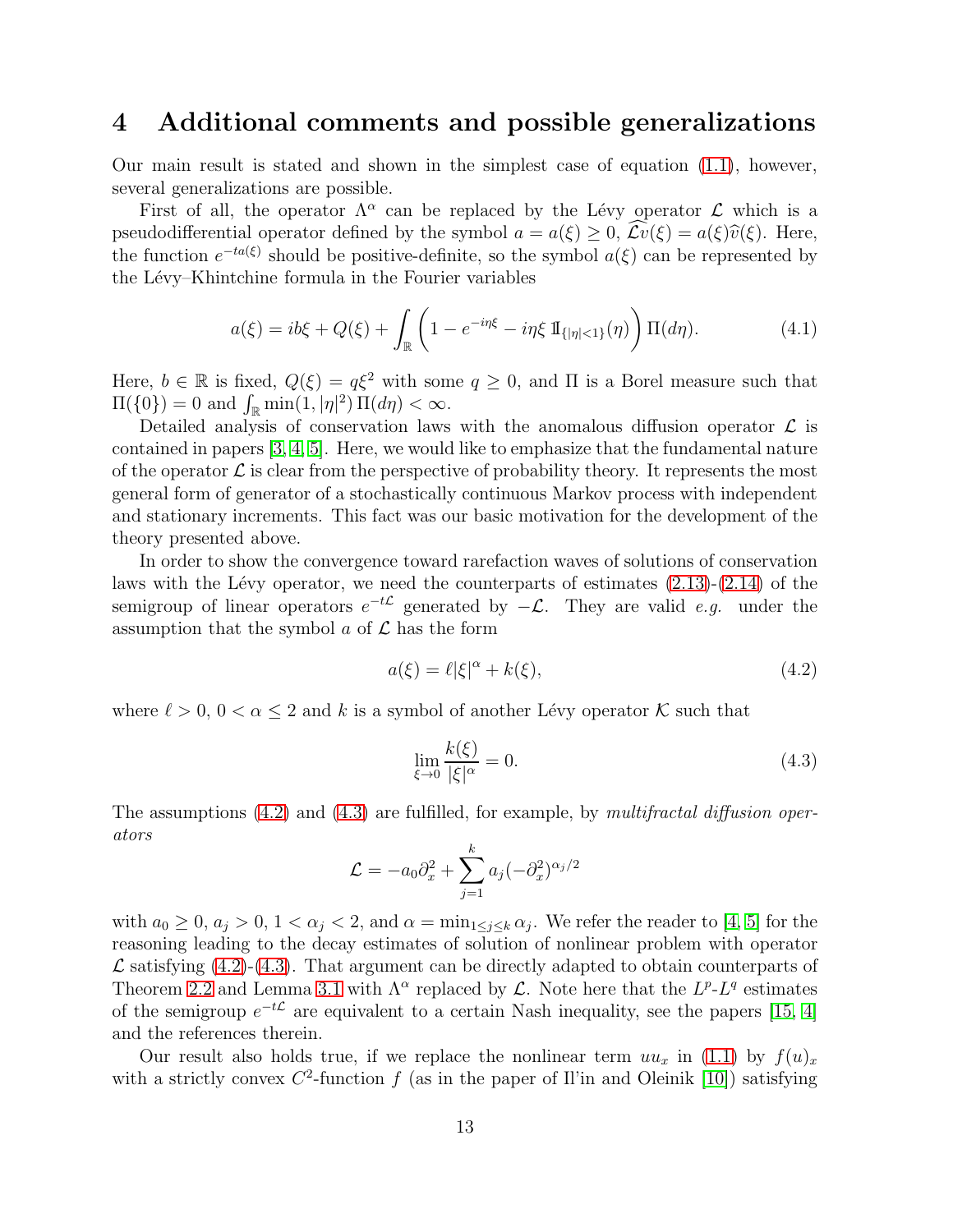$f''(u) \geq \kappa$  for some fixed  $\kappa > 0$  and all  $u \in \mathbb{R}$ . Under this assumption, we immediately generalize Theorem [2.2](#page-3-0) and we obtain the decay estimate [\(2.3\)](#page-3-3).

In order to show the counterpart of Lemma [3.1,](#page-8-3) we should use the assumption  $f''(u) \geq$  $\kappa$  and to replace equalities [\(3.3\)](#page-9-4) by the following (recall that  $v = u - \tilde{u}$ )

$$
\int_{\mathbb{R}} [f(u) - f(\widetilde{u})]_x |v|^{p-2} v \, dx \ge \kappa \left(1 - \frac{1}{p}\right) \int_{\mathbb{R}} \widetilde{u}_x |v|^p \, dx \ge 0.
$$

This argument, however, is known and used systematically e.g. in [\[22,](#page-14-8) inequality  $(3.5)$ ] (see, also  $[10, 18, 19, 21]$  $[10, 18, 19, 21]$  $[10, 18, 19, 21]$  $[10, 18, 19, 21]$ ), hence we skip other details.

Acknowlegements. This paper was partially written while the first-named author enjoyed the hospitality and support of the Institute of Applied Physics and Computational Mathematics in Beijing. G. Karch was also partially supported by the European Commission Marie Curie Host Fellowship for the Transfer of Knowledge "Harmonic Analysis, Nonlinear Analysis and Probability" MTKD-CT-2004-013389. C. Miao and X. Xu were supported partially by the NSF of China No. 10571016 and No. 10601009.

## <span id="page-13-4"></span>References

- <span id="page-13-0"></span>[1] N. Alibaud, J. Droniou, and J. Vovelle, Occurrence and non-appearance of shocks in fractal Burgers equations, (2006) preprint.
- <span id="page-13-5"></span>[2] P. Biler, T. Funaki, and W. Woyczynski, Fractal Burgers equations, J. Differential Equations 148 (1998), 9–46.
- <span id="page-13-6"></span>[3] P. Biler, G. Karch, and W. Woyczynski, Asymptotics for multifractal conservation laws, Studia Math. 135 (1999), 231–252.
- <span id="page-13-7"></span>[4] P. Biler, G. Karch, W. A. Woyczyńsky, Asymptotics for conservation laws involving Lévy diffusion generators, Studia Math.  $148$  (2001), 171–192.
- [5] P. Biler, G. Karch, W. A. Woyczyńsky, Critical nonliearity exponent and self-similar asymptotics for Lévy conservation laws, Ann. Inst. Henri Poincaré, Analyse nonlinéaire, **18** (2001), 613–637
- <span id="page-13-8"></span><span id="page-13-2"></span>[6] A. Córdoba and D. Córdoba, A maximum principle applied to quasi-geostrophic equations, Comm. Math. Phys. 249 (2004), 511–528.
- [7] J. Droniou, T. Gallou et, J. Vovelle, Global solution and smoothing effect for a nonlocal regularization of a hyperbolic equation, J. Evol. Equ.  $3$  (2002), 499 – 521.
- <span id="page-13-3"></span>[8] J. Droniou and C. Imbert, Fractal first order partial differential equations, Arch. Rat. Mech. Anal. 182 (2006), 299–331.
- <span id="page-13-1"></span>[9] Y. Hattori and K. Nishihara, A note on the stability of the rarefaction wave of the Burgers equation, Japan J. Indust. Appl. Math. 8 (1991), 85-96.